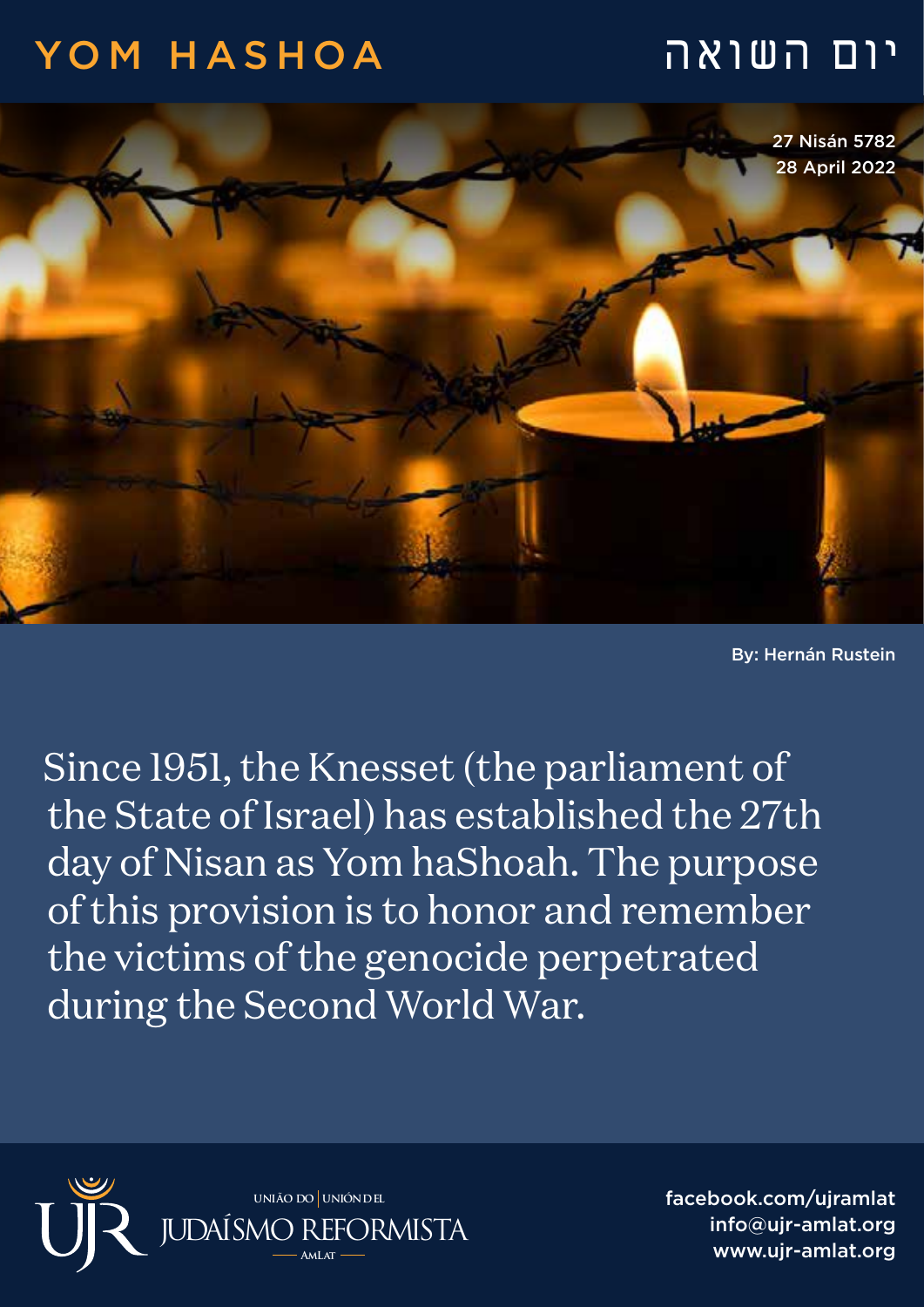*The date is close to Yom haAtzmaut, the day of independence of the State of Israel. This often generates a profound sense of contrast between the tragedy of death, and the affirmation of life and national autonomy. In addition to the state origin of this remembrance date, the meaning of the Shoah memory is a central issue for all our communities.*

> *One of the most frequently asked questions in the face of horror is whether God was absent. French philosopher Emmanuel Levinas proposes that those who speak of the absence of God during the Shoah refer to a "primary" god who works according to the logic of punishment and reward. For Levinas, God awakens in us the possibility of filling us "with the highest thoughts", in order to make us responsible for history and for the life that reveals the face of our neighbor.*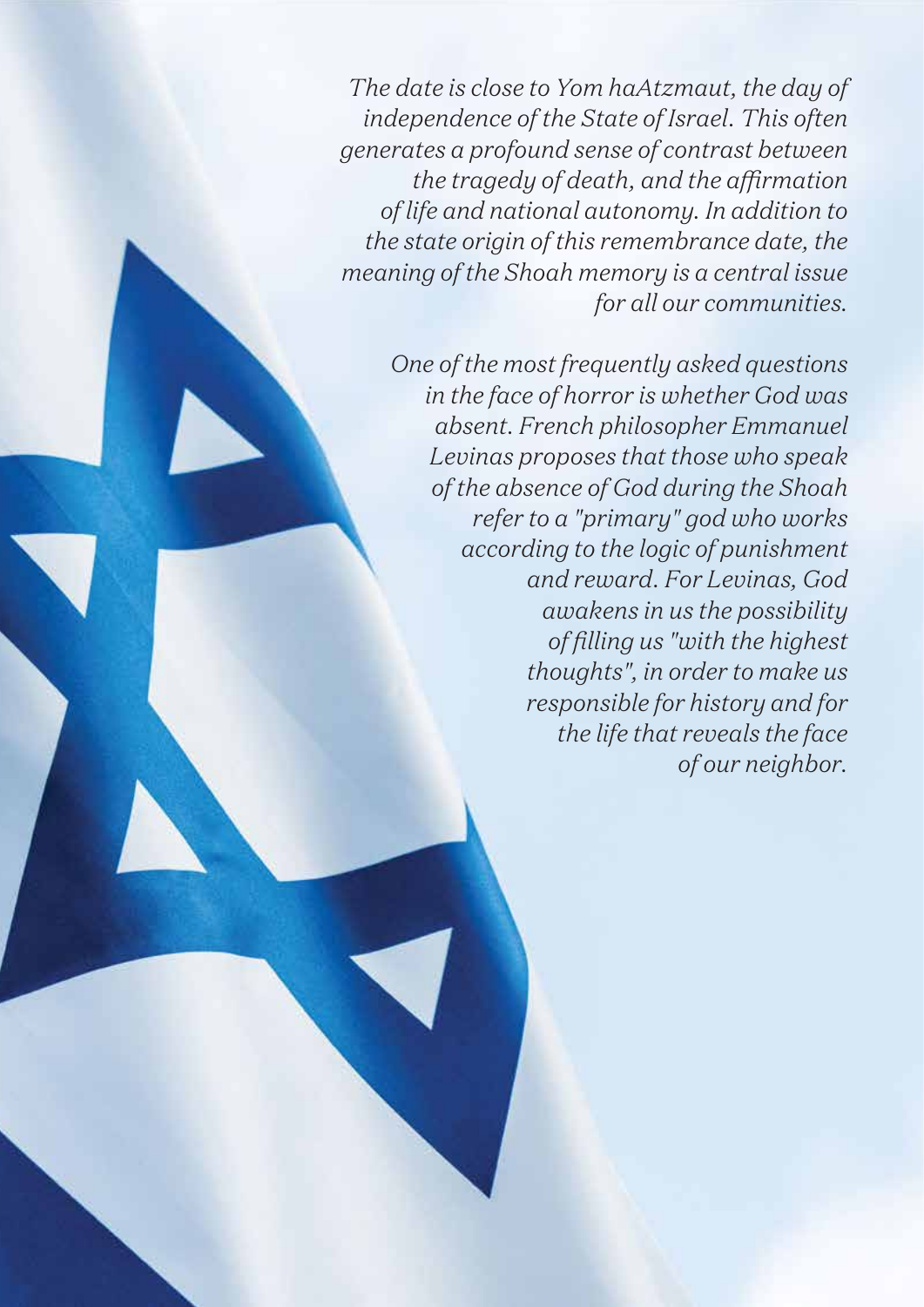*As well as an "emancipated person who remembers his servitude and*  is in solidarity with all the subjugated"<sup>1</sup>. In the same vein, Martin Buber *speaks of an "eclipse of God." Humanity was too busy superficially bonding with each other or with divinity through any means, but not able to face the human or the absolute in depth. Cut and eclipsed by these dialogues, tragedy ensued².*



*Building deep bonds of mutual care is a challenge our movement has taken very seriously. We consider it a mitzvah³ to remember those who lost their lives during the Shoah. The rituals that were developed seek to deal with the complexity of remembering millions of people, while evoking a feeling of deep fraternity and closeness⁴. The publication "Six Days of Destruction" is a Reform effort to bring poetry and prayer to the silent memory of six million people. Although it is impossible to remember them all in the magnitude of what they should have lived. Its author, Elie Wiesel, explains: "We can never remember all the days of destruction, just a fragment. Don't cry, my fellow Jews. Above all, don't cry. That would be too easy. Let us hear your tears,*  which flow within us without sound, without the slightest noise. Let's listen."<sup>5</sup>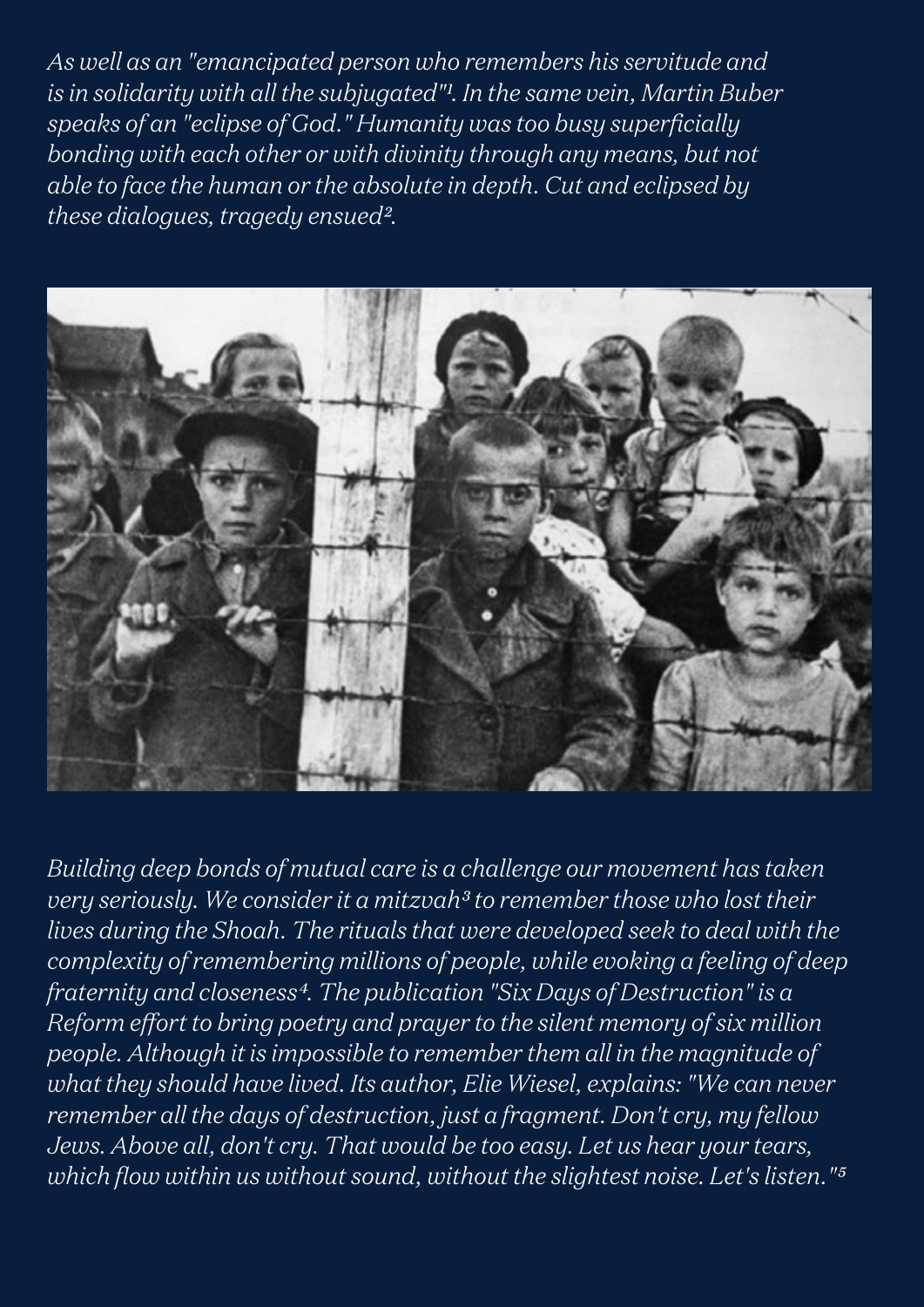

*As we have seen, however, spiritual eclipses and lack of responsibility cannot be countered by national laws or mere rituals. The human being has to be shaken. The risk is in our reaction. The memory of horror can generate fear and distrust of the other. Bridges that were broken before the Shoah can never be rebuilt. Ricarda Klein, a Shoah survivor, warned us against this in her accounts and interviews.* 

*"Fear anesthetizes us against pain, unrest and discomfort"⁶. Yom haShoah cannot invite us to be afraid, because it does not allow us to feel what is happening around us. "Those of us who survived this holocaust are imbued with new hopes and dreams, but never erasing the past."⁷ Memory exists, but as a driving force for hope and life. We must feel to overcome the terror that anesthetizes and separates us, we must listen to the silence to awaken the desire to make more voices resound. To live with vision, hope and fraternity.*